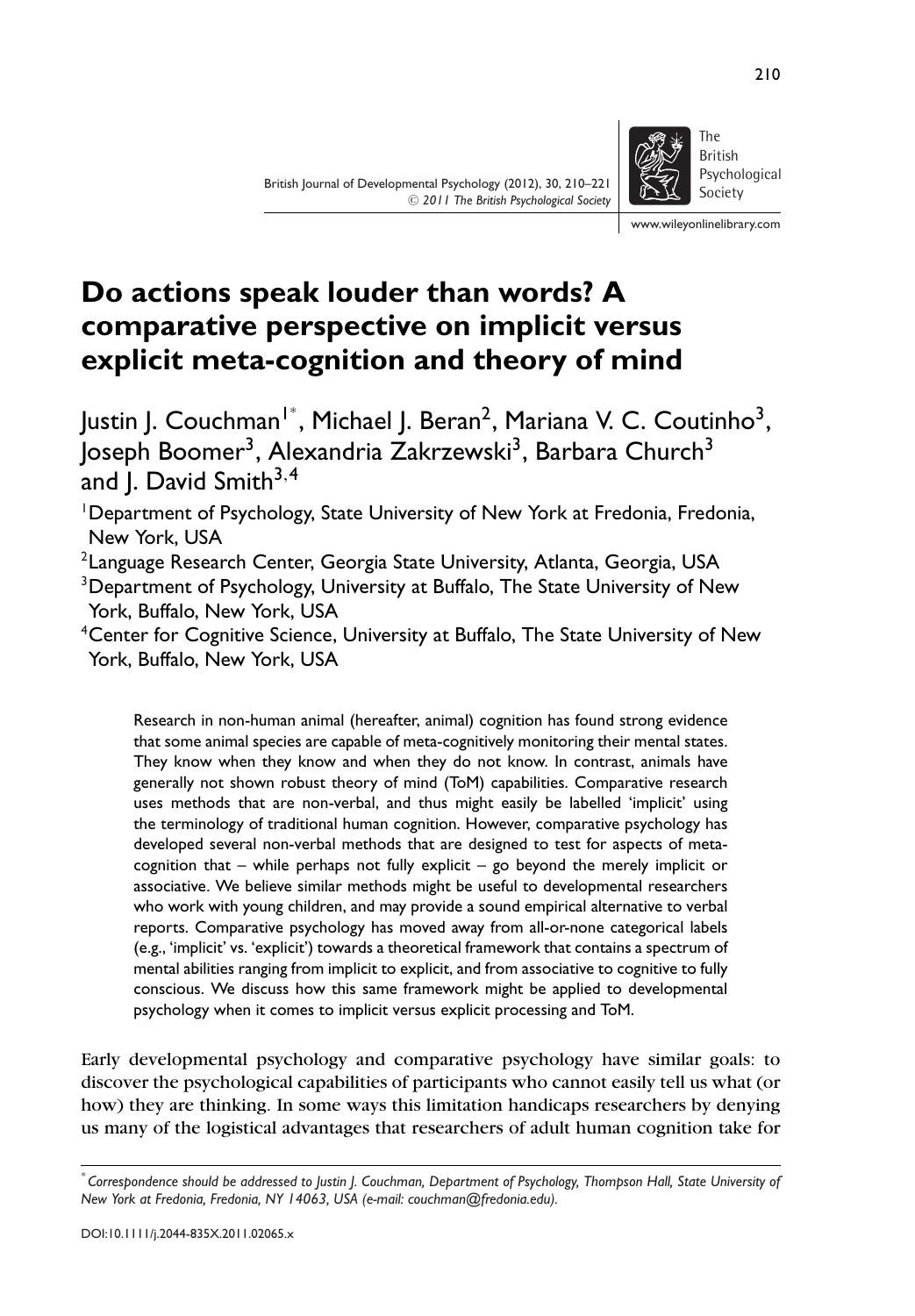granted – experience, verbal instructions, lengthy or uninteresting tasks, verbal reports, etc. We thus often rely on indirect measures such as looking time, optional responses, or other observations.

When we do create an experiment that works for our participants, we are then faced with the difficult task of interpreting the results. Adults can explain their thought processes in a convincing – though often off-line, *post hoc*, and even unreliable – way. Young children and animals are less capable of explaining their mental processes, and thus are less capable of defending themselves against alternative explanations for their behaviour.

Without verbal instructions or reports, our tasks must still be able to show evidence for sophisticated mental abilities while ruling out low-level explanations. We will describe how the literature pertaining to meta-cognition in animals has overcome several obstacles to provide positive evidence for meta-cognition. Although this research is ongoing, there is now accumulating evidence to suggest that some species have demonstrated meta-cognitive but not theory of mind (ToM) capabilities (Beran, Smith, Redford, & Washburn, 2006; Couchman, Coutinho, Beran, & Smith, 2010; Hampton, 2001; Kornell, Son, & Terrace, 2007; Shields, Smith, & Washburn, 1997; Smith, Beran, Redford, & Washburn, 2006; Smith *et al.*, 1995; Smith, Shields, Allendoerfer, & Washburn, 1998; Smith, Shields, Schull, & Washburn, 1997; Smith, Shields, & Washburn, 2003; Washburn, Smith, & Shields, 2006; Washburn, Gulledge, Beran, & Smith, 2009). We believe the best evolutionary explanation for these results is that meta-cognitive processing predates and perhaps underlies abilities such as human self-awareness (Gallup, 1982) and ToM (see Couchman, Coutinho, Beran, & Smith, 2009). This hypothesis presents several interesting opportunities for developmental and comparative psychologists to test for meta-cognition in children and animals and some of the methodology described could be adapted to ToM paradigms. After presenting the evidence for animal meta-cognition and discussing the relationship between meta-cognition and ToM, we will argue that an all-or-none distinction between implicit and explicit cognition (or implicit ToM vs. explicit ToM) results in unnecessary labels and distinctions that only limit the field. The real richness of both developmental and comparative inquiry is in the middle ground, where we can observe the emergence of these sophisticated mental abilities.

## **Evidence for animal meta-cognition**

Human college students taking an exam often know that they do not know the answer to a particular question. They might respond to this feeling of uncertainty by reflecting on the problem, by trying to think about it differently, by moving on to another question, or by seeking additional information from the exams of nearby students. These types of reflective and hint-seeking behaviours form the basis for the study of human metacognition (Benjamin, Bjork, & Schwartz, 1998; Flavell, 1979; Koriat, 1993; Nelson, 1992; Schwartz, 1994). This capacity to think about our own thinking and change our behaviour to adaptively correspond to our feelings of uncertainty is important because it allows us to understand our own mental states (Koriat, 2007; Nelson, 1996). It also forms a certain mental hierarchy: we have knowledge, and then we have knowledge about that knowledge – how reliable we believe it is, how much we are willing to stake on its being correct, etc. This higher level knowledge works as an extra layer of information that we use to make better decisions. Meta-cognition is therefore closely related to human selfawareness (Gallup, 1982) because it involves becoming aware of our personal thoughts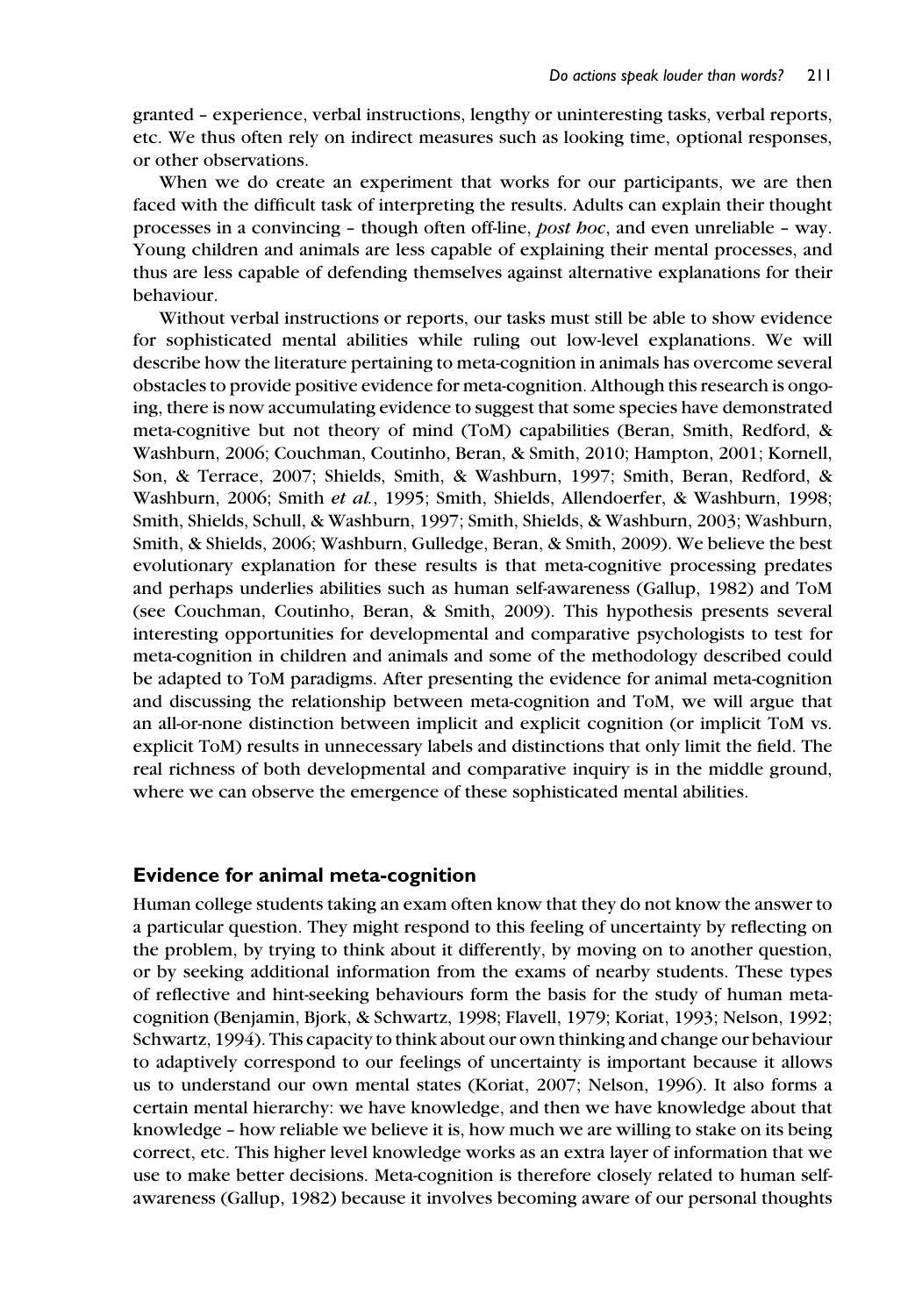and beliefs. It is also closely related to ToM, because understanding our own thoughts may be the first step towards understanding the thoughts of others (Couchman *et al.*, 2009).

Human meta-cognitive awareness might sometimes be implicit. That is, humans might simply monitor their confidence levels and adjust behaviour accordingly, without conceptualizing the process as 'thought monitoring', without representing their thoughts as 'thoughts', and indeed without using the concept 'thought' or 'mental state' at all. Other times it may be explicit – that is, they may say 'I do not know' with the full understanding that they are reporting on their mental states. It may sometimes be second order and meta-representational because the meta-cognitive thoughts represent first-order thoughts (as 'thoughts' that they understand are a category of things). Or, it may fall somewhere in between.

Because meta-cognition is such an important component of humans' reflective mind and cognitive functioning, it is important to ask how and why the ability emerged evolutionarily, and whether any other species have anything like human meta-cognition (see Terrace & Metcalfe, 2005). However, the traditional approach to the study of human meta-cognition involved gathering (usually verbal) feelings of knowing and judgments of learning, or observing tip-of-the-tongue experiences. These explicit reports are useful for understanding human meta-cognition, but they are not easily applied to other species. Thus, it fell to comparative researchers to search for evidence of animal meta-cognition using tasks that did not involve explicit reports. Smith and colleagues (Shields *et al.*, 1997; Smith *et al.*, 1995; Smith *et al.*, 1998; Smith *et al.* 1997; Smith *et al.*, 2003) began this search by giving a dolphin and rhesus monkeys perceptual discrimination tasks that, in addition to primary task responses, included an opt-out response – often called the uncertainty response – that allowed them to decline some trials.

In the first study using this paradigm (Smith *et al.*, 1995), researchers gave a tone discrimination task to a dolphin. On each trial, the dolphin heard one tone and could make one of three possible responses: (1) the high response, which was correct only if the tone was exactly 2,100 Hz; (2) the low response, which was correct whenever the tone was 2,099 Hz or lower; (3) the uncertainty response, which was never correct but allowed the dolphin to decline the trial. At the beginning of each experimental session, the trials were relatively easy – the dolphin was presented with either the high tone or a much lower tone (beginning at 1,200 Hz). Not surprisingly, the dolphin made very accurate primary responses and essentially never responded uncertain. As the dolphin progressed, the lower tones increased in pitch so that they became more difficult to distinguish from the high tone. Uncertainty responding increased as the task became more difficult, and was highest on trials that were close to the animal's perceptual threshold for the primary discrimination. In addition, indirect measures of uncertainty such as hesitating and wavering before making a response also peaked on the most difficult trials.

The dolphin results were replicated in monkeys and humans using a pixel discrimination task (Smith *et al.*, 1997). On each trial, participants saw a pixilated box and could make one of three possible responses: (1) dense, which was correct only if the box contained exactly 2,950 pixels; (2) sparse, which was correct whenever the box contained 2,949 pixels or less; (3) the uncertainty response, which was never correct but allowed the subject to decline the trial and bring about a guaranteed-win trial. Monkeys and humans made very accurate primary discriminations to the relatively easy trials, and made adaptive uncertainty responses to decline the most difficult trials. For humans and monkeys (as well as the dolphin in Smith *et al.*, 1995) uncertainty responding peaked on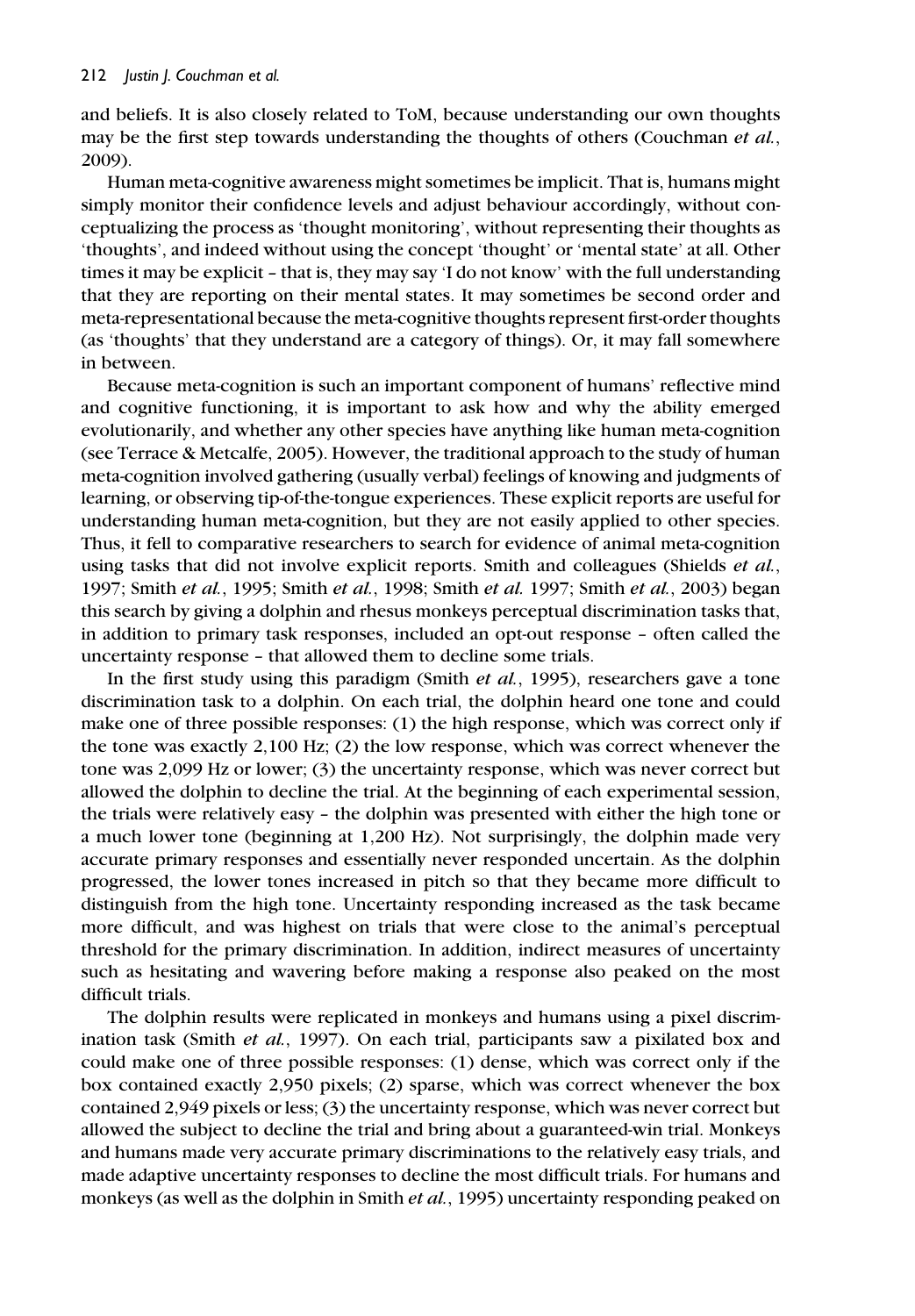trials close to their perceptual limen, where primary responses were most inaccurate. In addition, verbal reports taken from humans attributed uncertainty responses to conscious awareness of their own uncertainty. Uncertainty monitoring has also been demonstrated by 3-year-olds (Balcomb & Gerken, 2008), but we are not aware of any studies in prelinguistic children.

These initial studies raised several methodological and theoretical concerns (Carruthers, 2008, 2009; Crystal & Foote, 2009; Jozefowiez, Staddon, & Cerutti, 2009; Metcalfe, 2008; Smith, Beran, Couchman, & Coutinho, 2008; Smith, Beran, Couchman, Coutinho, & Boomer, 2009a; Staddon, Jozefowiez, & Cerutti, 2007, 2009). Were these results due to monitoring and responding to mental states, or were they due to more simple processes such as stimulus-response associations? Were animals simply motivated by a state of uncertainty, or were they really aware that they were in that state? And if they were aware, did this awareness manifest explicitly – e.g., 'I am in mental state X' or some non-linguistic equivalent – or were animals processing uncertainty in some implicit fashion? These problems and the corresponding solutions have been discussed extensively in other places (see Smith, 2009), but we outline some solutions below that may prove relevant to developmental paradigms.

To answer these questions, similar results have been obtained for monkeys in more abstract situations that often used an uncertainty response that was not rewarded in any way, including Same–Different tasks (Shields *et al.*, 1997) and numerosity tasks (Beran *et al.*, 2006). Uncertainty responding has also been observed on the first trial of novel tasks (Washburn *et al.*, 2006), during delayed matching-to-sample metamemory judgments (Hampton, 2001), during meta-memory judgments when transcranial magnetic stimulation disrupts memory traces (Washburn *et al.*, 2009), during serialposition meta-memory performance (Smith *et al.*, 1998), and during token-economy meta-memory performance (Kornell *et al.*, 2007). In all of these tasks, monkeys were able to monitor their uncertainty and respond adaptively even when the reward contingencies were not tied to specific concrete stimuli. Note that these tasks contain both judgments of uncertainty states and, in meta-memory paradigms, judgments of mental contents. Thus, the meta-cognitive capacity seems to be flexible with regard to the types of mental phenomenon that it can monitor, and dissociable from stimulus-response associations. These results suggest that meta-cognition is not tied to any specific implicit or first-order system; instead it seems that, like executive or explicit cognition, it is a general ability that can be applied to different situations.

Converging results have also been obtained in tasks that dissociated uncertainty responding from reward contingencies by not allowing animals to know which trials they were answering correctly or incorrectly. Smith *et al.* (2006) taught rhesus monkeys to complete four Sparse–Dense trials before receiving summary feedback (food rewards for correct answers, timeouts for incorrect answers). Uncertainty responses simply escaped the current trial and brought about the next – and that next trial could be harder or easier than the present one. Feedback was also rearranged – all rewards were presented first, followed by all penalties – so that it was impossible to associate a particular response with a particular outcome. Even without direct feedback, one monkey was able to adaptively decline difficult trials. The monkey consistently declined trials that corresponded to his subjective construal of task difficulty. Couchman *et al.* (2010) extended this paradigm to include three monkeys, more humans, and several novel tasks (e.g., the size of a circle, the steepness of a line segment, etc.). Despite lacking any useful information about which stimuli were being rewarded, and despite receiving no reward for uncertaintyresponse use, both humans and monkeys adaptively declined the trials in new tasks that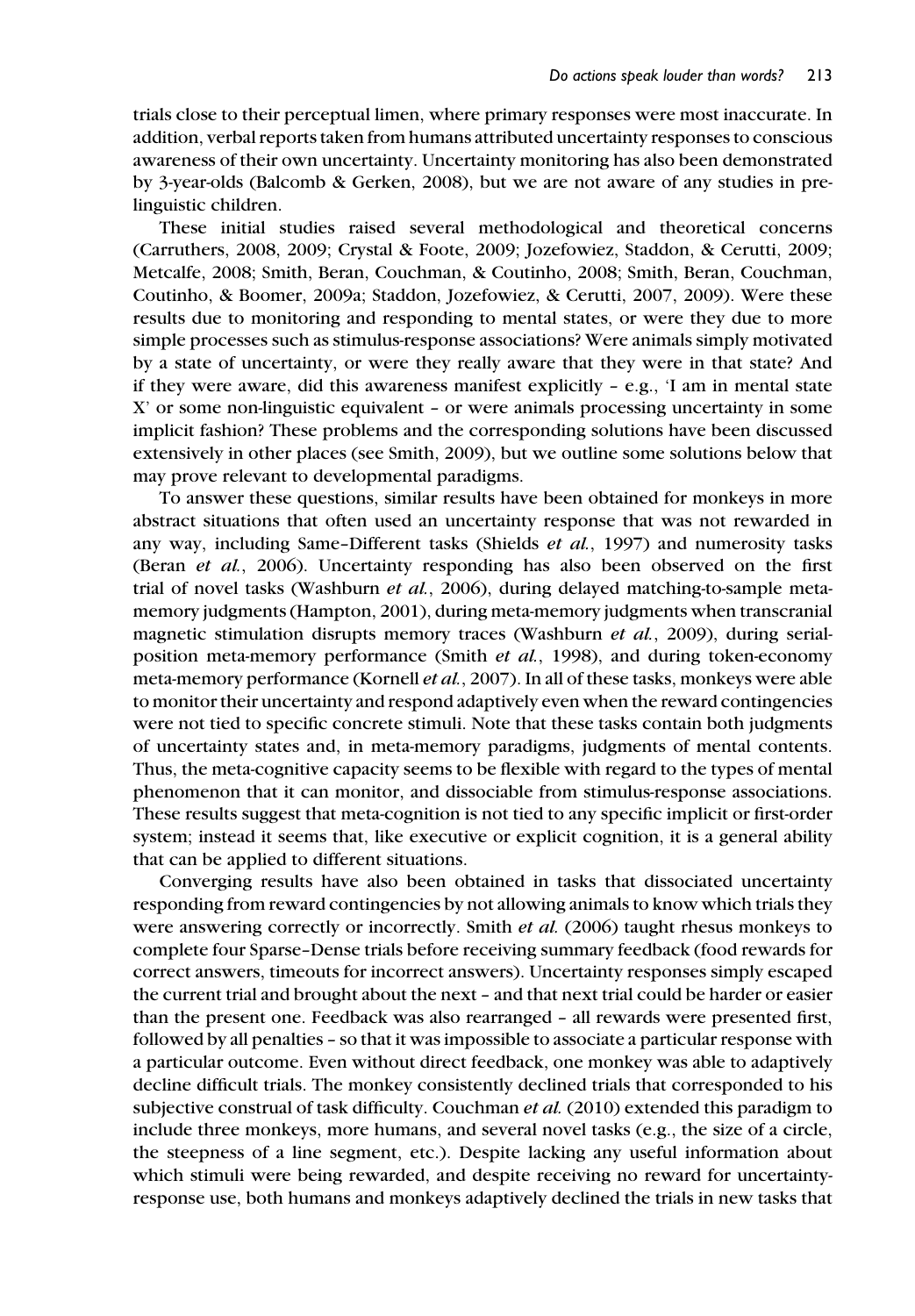corresponded to their perceptual threshold. Interestingly, each monkey on each task had a different perceptual threshold and uncertainty responding corresponded to the threshold for that task rather than to associative-learning factors such as session time or factors associated with previous experience. Because implicit cognition usually relies on feedback, and explicit cognition does not (Maddox & Ashby, 2004), this again suggests that despite their lack of language monkeys' meta-cognitive abilities may be explicit (though see below for a discussion of these labels).

In addition to a dolphin and rhesus monkeys, evidence for meta-cognition has been found in apes. Call and Carpenter (2001) asked chimpanzees, orangutans, and human children to choose a tube with a possible food reward inside. Participants either saw or did not see the food reward being placed into one of two or three tubes. Call and Carpenter used an indirect measure of uncertainty – seeking additional information by looking into the tube – to determine whether the participants knew that they had or had not seen the food placement. When participants saw the food being placed into a tube, they immediately chose that tube. But when they did not see the food placement, they sought additional information before making a decision. In a similar experiment, Suda-King (2008) found that orangutans immediately chose a tube they had seen baited with two grapes, but chose to take one guaranteed grape when they had not seen which tube the two grapes had been placed into. These results suggest that apes know and can seek additional information when they do not know the answer to a problem.

### **Failures of some species, and of some alternative explanations**

The cognitive sophistication of dolphins', monkeys', and apes' meta-cognitive capacity is underscored by the failure of other species to show this capacity. Inman and Shettleworth (1999) and Sutton and Shettleworth (2008) found that pigeons did not significantly increase their use of the uncertainty response in the face of increased difficulty in a meta-memory experiment, even when the response not only escaped the current trial but also brought about a small reward. Similarly, Roberts, Feeney, McMillan, MacPherson, & Musolino (2009) found that pigeons would not use a response to ask for information even when that information was needed to complete a match-to-sample task.

Capuchin monkeys, a species less closely related to humans than rhesus monkeys, have also generally failed to show meta-cognitive ability. Beran, Smith, Couchman, & Coutinho (2009) gave capuchins a Sparse–Dense discrimination task that had elicited adaptive uncertainty responding in rhesus monkeys and humans. Capuchins essentially did not use the uncertainty response at all in this task, despite performing similarly to rhesus monkeys and humans on the primary discrimination. When the uncertainty response was replaced with a 'middle' response that was rewarded when used on trials that often elicited uncertainty responses in rhesus monkeys and humans, the capuchins used it readily and easily. This suggests that capuchins were capable of every first-order aspect of the task but were not capable of monitoring their uncertainty (Smith *et al.*, 2009a,b). Basile, Hampton, Suomi, & Murray (2009) gave capuchins Call and Carpenter's (2001) information-seeking paradigm and found that only one of five capuchins visually inspected the tubes more often when they did not see the food being placed inside. Although three were eventually trained to search when they did not see the placement, the possibly meta-cognitive effects went away when effort to search was increased. Paukner, Anderson, and Fujita (2006) found that although some capuchins did search more extensively when food was hidden, they also performed many unnecessary search behaviours (e.g., searching inside transparent tubes) that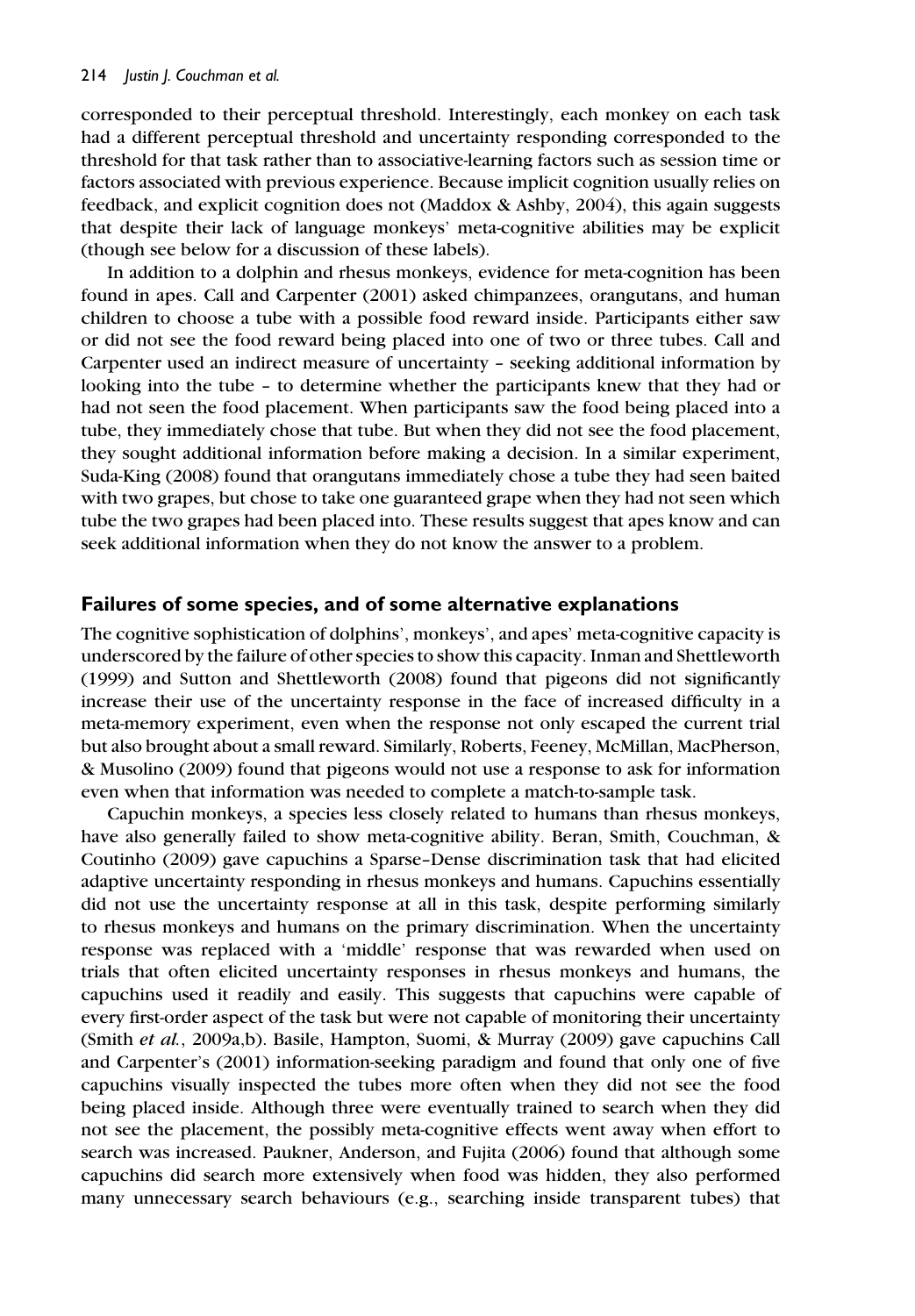contrasted sharply with humans and apes. Here too, capuchins clearly understood the behavioural rules and first-order aspects of the task, but failed to adaptively monitor their uncertainty.

These species certainly encounter situations of uncertainty, they certainly encounter situations where they are often making errors, and they probably *feel* uncertain, but they may lack more sophisticated monitor-and-control abilities. And, given that capuchins can make adaptive 'middle' responses, their failures cannot be attributed to a deficit in first-order cognition. Similarly, if the uncertainty-monitoring performances of rhesus monkeys, a dolphin, and apes were attributable to the low-level dynamics of conditioning, response strength, and reinforcement history or maximization, then pigeons and capuchins – who are superb performers in many first-order cognitive tasks – would likely show the uncertainty-monitoring data pattern. That they do not supports the theoretical conclusion that uncertainty monitoring is a more sophisticated cognitive faculty and may possibly be explicit, second order, or even conscious.

The evidence outlined above and continuing research has led many researchers from independent laboratories to conclude that some animals have shown meta-cognitive capabilities. 'Metamemory . . . is clearly established in rhesus macaques (*Macaca mulatta*) by converging evidence from several paradigms' (Sutton & Shettleworth, 2008, p. 266). 'Whereas evidence for metacognition by nonhuman primates has been obtained in great apes and old world monkeys, it is weaker in new world monkeys' (Fujita, 2009, p. 575). 'Substantial evidence from several laboratories converges on the conclusion that rhesus monkeys show metacognition' (Roberts *et al.*, 2009, p. 130). Of course, the exact content of their meta-cognitive thoughts and the nature of their meta-cognitive awareness remains an open area of investigation.

### **The relationship between meta-cognition and theory of mind**

Of the animal species that show strong evidence for meta-cognition, only one, chimpanzees, have shown even a limited ability to understand the knowledge of others. Chimpanzees are able to choose a food reward that cannot be seen by a dominant conspecific over one that is in the dominant chimpanzee's line of sight (Hare, Call, & Tomasello, 2001), though they do not seem to differentiate between human food givers that can or cannot see them (Povinelli & Eddy, 1996; Povinelli & Vonk, 2003, 2004). They do seem to know something about what another chimpanzee knows or sees, but they fail false-belief tasks (Call & Tomasello, 1999; Kaminski, Call, & Tomasello, 2008).

It would seem, given the evidence from the non-human species that have been test thus far, that several exhibit meta-cognition but few, if any, exhibit ToM. To date, no non-human species has been shown to exhibit ToM in the absence of meta-cognition. Only chimpanzees have shown evidence of both, and even they appear to have more robust meta-cognitive than ToM capabilities. Couchman *et al.* (2009) noted that this is a remarkable phylogenetic fact that supports the hypothesis that meta-cognition emerged evolutionarily prior to ToM. Because the two are so closely related, this also supports the hypothesis that meta-cognition may serve as an underlying basis for ToM. How does this impact the relationship between implicit, explicit, and meta-representational metacognition and ToM? We discuss this issue below and argue that it is more useful to move past these labels than attempt to reconcile these largely semantic issues.

We recognize that this hypothesis poses several problems for both developmental and comparative psychologists, not the least of which is: how is meta-cognition possible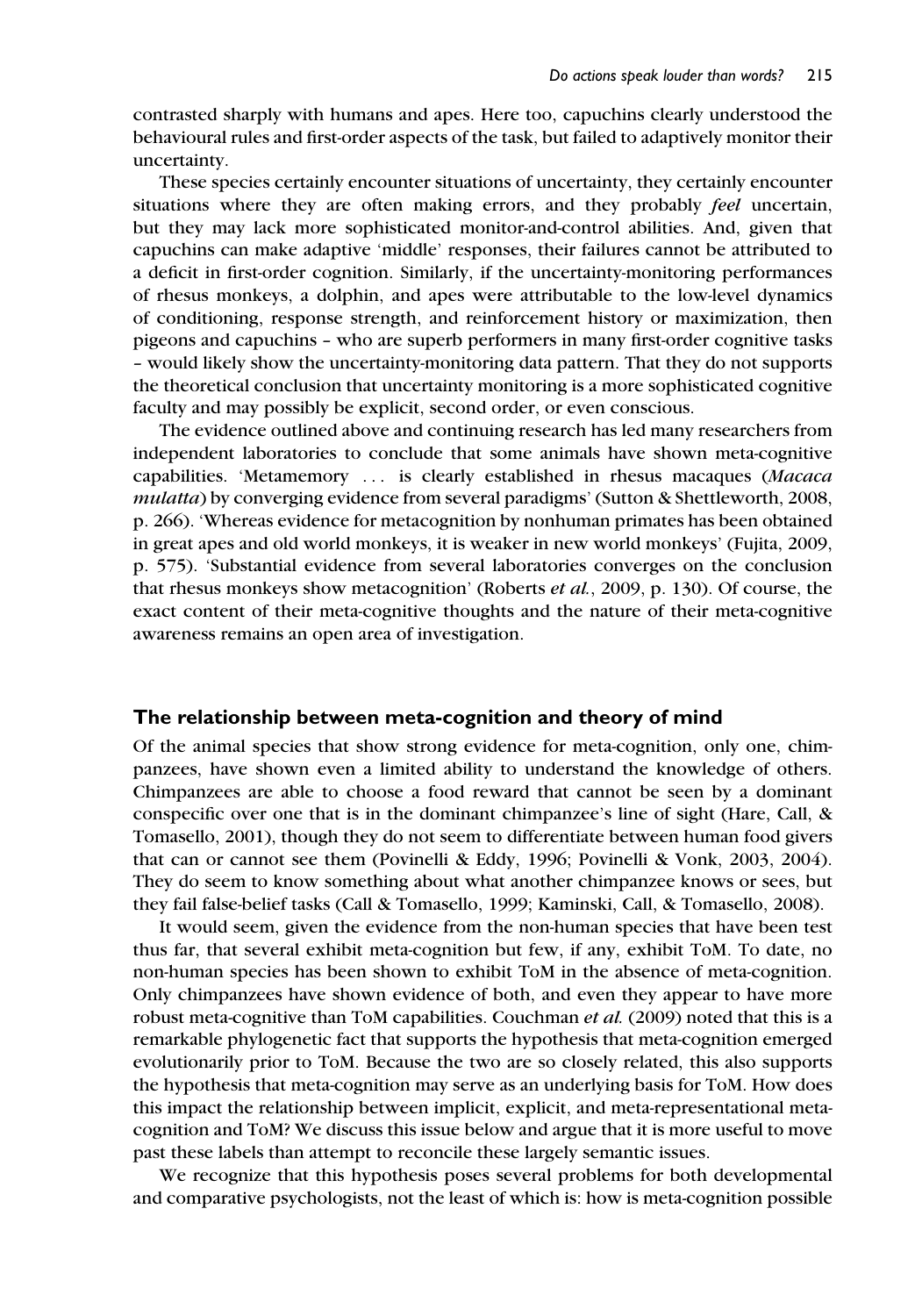without the meta-representational framework that seems to be needed to succeed in false-belief tasks? Doesn't an animal (or human) need to fully represent its belief states, as well as mentally represent itself and others, before being able to apply belief states to itself or others (Carruthers, 2008)? This meta-representation may not need to be explicit, and certainly need not be linguistic, but isn't it required?

The general standard for false-belief tasks is that humans pass them precisely when they have the mental ability to meta-represent belief states and attribute them to agents. For example, in a standard deceptive appearance task (Bialystok & Senman, 2004; Gopnik & Astington, 1988), participants are shown a box that would usually contain one thing (e.g., crayons) but actually contains another (e.g., rocks). They must represent a belief state 'crayons are in the box' that contradicts their knowledge of the box's contents. They must attribute the belief to an agent – 'Sally will believe crayons are in the box' – in order to give the correct verbal answer, 'crayons', when asked what Sally will think is in the box. Passing the false-belief task in this way is certainly a strong indication that the subject understands something about the mental states of others. However, the explicit and linguistic nature of the task is such that one might fail for a variety of factors that, although the test requires them, may not be required for ToM. False-belief tasks have been linked in this way to various aspects of language ability (de Villiers, 2000; Perner, Stummer, Sprung, & Doherty, 2002; Milligan, Astington, & Dack, 2007). Some have argued that this link exists because ToM itself is dependent on language mastery (de Villiers, 2005).

Another possibility is that the explicit answers often required in false-belief tasks are only measuring the explicit aspects of ToM (Clements & Perner, 1994) – aspects that may not have yet developed in children (or animals). Indeed, the description of false-belief tasks above hinges entirely on the assumption that a participant ought to be able to explicitly represent (and state) answers that are indicative of its mental abilities. Other measures might find implicit evidence of both meta-cognition and ToM in participants that cannot pass the explicit false-belief task.

And indeed these measures seem to be emerging. Young children have demonstrated the ability to look more often towards a location where a protagonist would search if they had a false belief (Clements & Perner, 1994; Low, 2010; Southgate, Senju, & Csibra, 2007) or to stare more intently when an action violates a false belief that the protagonist ought to have (Onishi & Baillargeon, 2005). These might be termed 'implicit' measures of ToM. Children demonstrating these behaviours are thought to show a nascent sensitivity to the false beliefs of others despite their 'explicit' failures (Low, 2010). Similarly, the animal research outlined above might be said to use 'implicit' measures of meta-cognition (i.e., optional or indirect behaviours). The research could indicate that animals have access to their mental states without necessarily representing them in the explicit or linguistic sense.

These considerations place the phylogenetic and ontogenetic emergence of metacognition and ToM in a new light. Both meta-cognition and ToM appear to have primitive forms that precede their explicit counterparts in adult humans. That is, assessments of one's own mental states and the mental states of others do not seem to be inherently dependent on linguistic ability or meta-representation. To the contrary, the empirical state of the comparative literature suggests that one consider the converse: That explicit and/or meta-representational ability might be dependent on the more implicit forms of meta-cognition and ToM.

Similar results may emerge from studies of adult human response strategies in falsebelief tasks. Belief-reasoning errors occur in patients with either prefrontal cortical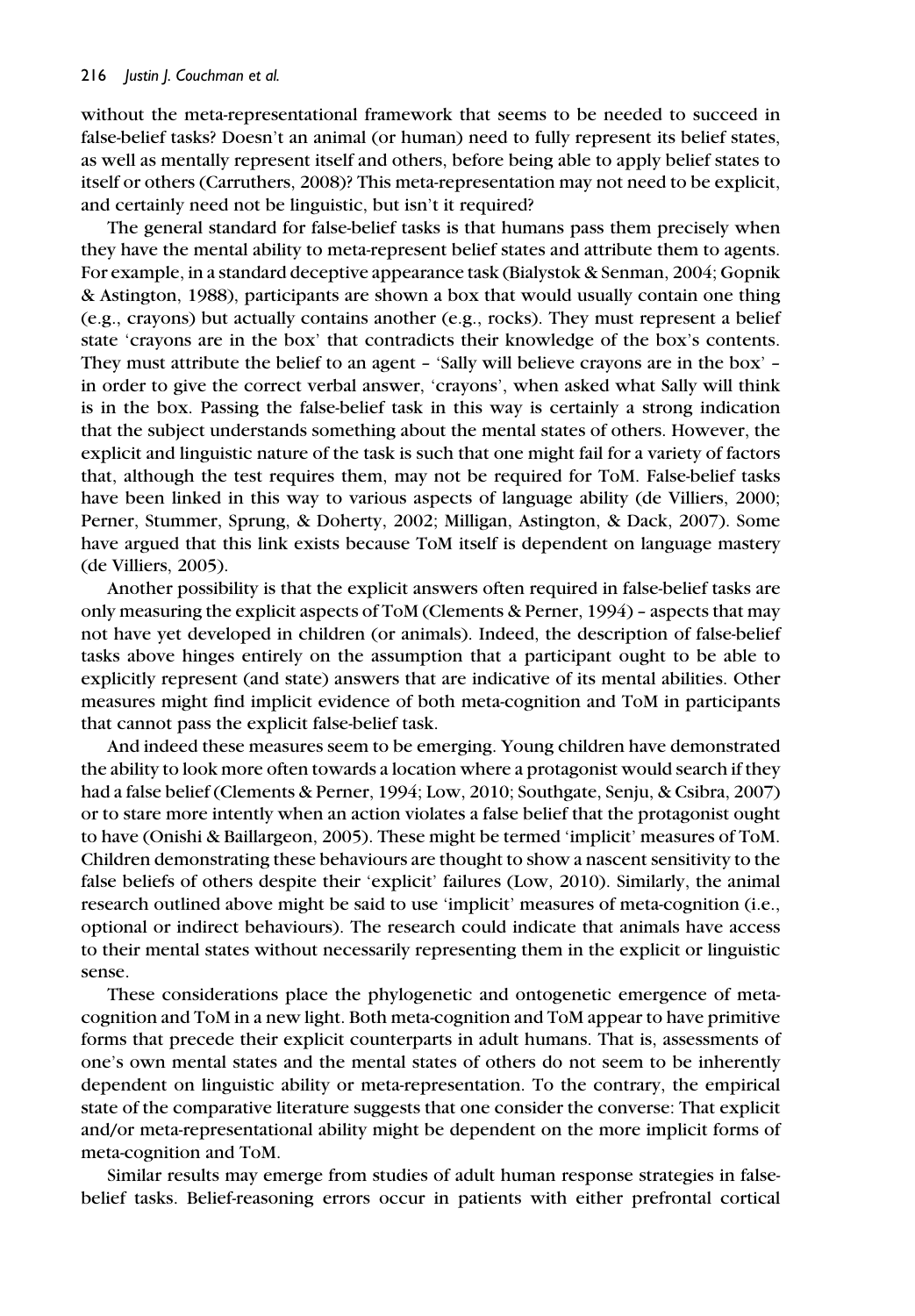damage or damage to the temporo-parietal junction (Apperly, Samson, Chiavarino, & Humphreys, 2004). Similarly, functional magnetic resonance imaging (fMRI) evidence has associated the prefrontal cortex with action monitoring and stimulus-independent cognitive processing and the temporo-parietal junction with mental representations in false-belief tasks (Sommer *et al.*, 2007). An obvious next step would be to determine if these brain areas are activated during implicit paradigms. Furthermore, implicit ToM tends to interfere and delay verbal reporting (Kovács, Téglás, & Endress, 2010), and while not fully linguistic it may be closely tied to language (Meristo *et al.*, 2010). Although all of these studies make distinctions between implicit and explicit ToM, it is important to realize that these terms are descriptors of the form of the empirical assessment (e.g., looking time vs. predictive pointing vs. verbal explanations). They are not necessarily descriptions of the minds that are carrying out the performance, which in many cases appear to be quite similar.

## **Conclusion**

The aim of the current article is to give readers with a background in developmental research an account of a growing, influential area of comparative research. The two fields share significant common ground, both in the nature of our research participants and the nature of our methods. Most importantly we share a problem: how to describe the mental processes of participants who have the behavioural but not the verbal ability to do something widely believed to require meta-representation. We believe that both empirical strategies and theoretical insights can help solve this problem within comparative and developmental domains.

To date, a dolphin, rhesus monkeys, and several ape species have shown some understanding of their own mental states (see Smith, 2009 or Smith *et al.*, 2009a,b for a review). Rhesus monkeys in particular have made adaptive use of the uncertainty response – a response that, in humans, would easily bear the label 'I don't know' – in a wide variety of situations. It is thus important to know what kind of mental awareness animals might be experiencing when they make an uncertainty response. Is pressing the uncertainty response equivalent to saying 'I don't know', as it often is in humans, or is it the result of an entirely implicit and reactive process that may involve only avoidance or low-level reward maximization?

This implicit versus explicit distinction is precisely the same problem facing developmental ToM researchers. If the location of a person's toy changes while that person is not looking, a 3-year-old child might incorrectly say that the person will look for it in the new location; but anticipatory gazes might indicate that the child expects the person to look in the old location (Low, 2010). Is the anticipatory gaze equivalent to saying 'The person believes it is there when in fact it has moved', as it might be in adult humans, or are the eyes governed by separate implicit processes that have not yet come into cognitive (or linguistic) awareness?

When one considers these questions, it is apparent that neither the implicit nor the explicit answer is exclusively and completely sufficient or compelling. Behavioural uncertainty responses and anticipatory gazes are implicit measures as operationally defined traditionally within an experimental context. But they might have an emerging explicit mind producing them. Verbalizations and justifications are explicit measures, operationally/traditionally. But rather than evidence of explicit and/or conscious and/or meta-representational processing, these could be, and probably often are, *post hoc*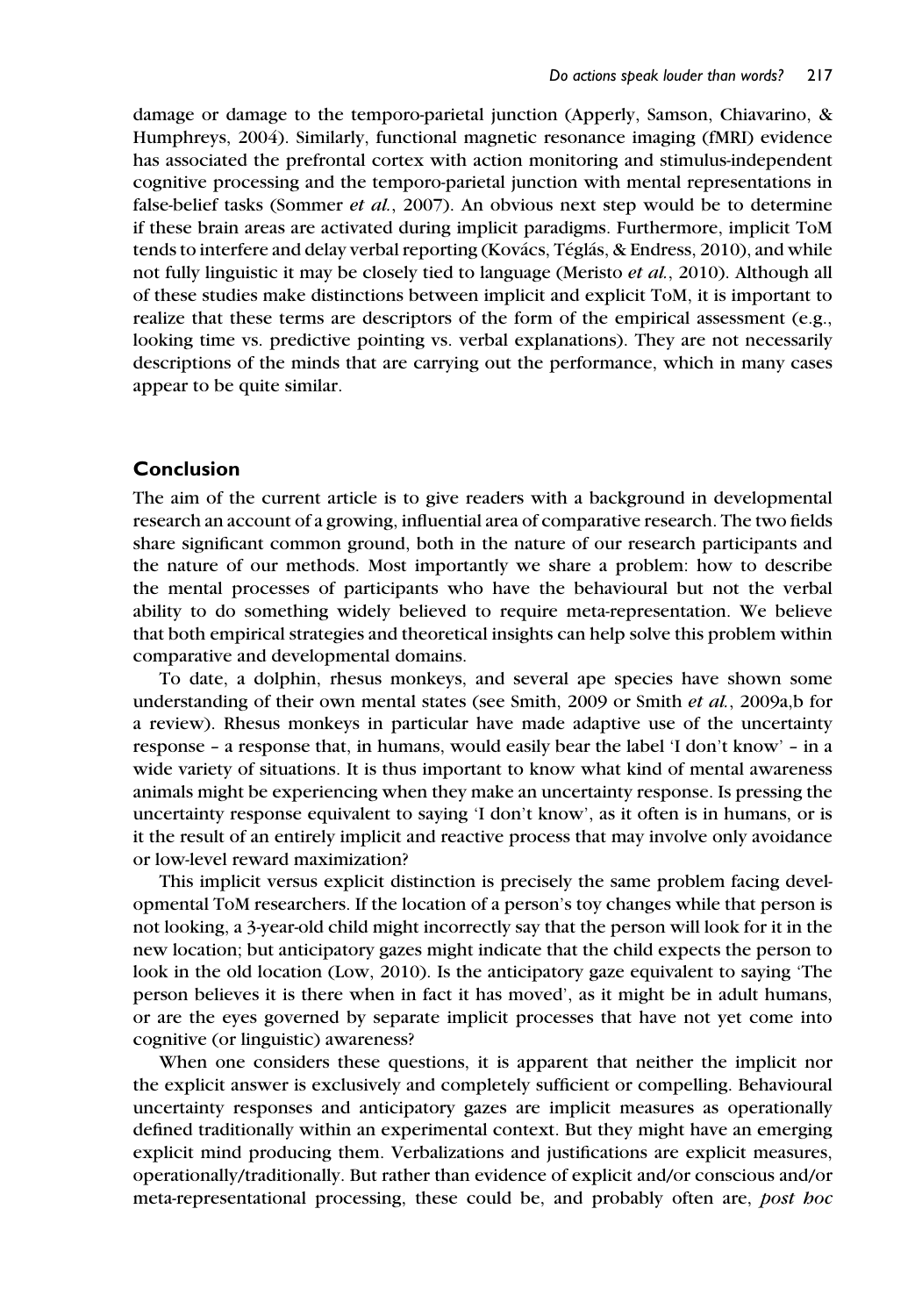rationalizations and explanations for behaviours that may have occurred much more implicitly within the on-line stream of cognitive processing that produced the decisions. Therefore, in our view, the real issue is the character of the mind performing the operation. And even that question cannot be addressed, and should not be addressed, qualitatively and in some all-or-none fashion. Rather, the issue is where the performing mind falls on the continuum spanning the implicit or explicit extreme.

Our strategy for taking on this issue has been to develop tasks that require purely behavioural responses, but nonetheless are designed to elicit various levels of cognitive processing along this continuum. Theory-of-mind tasks, like false-belief tasks, could be adapted in a similar way – and undoubtedly in other ways that the authors have not imagined – to tap into increasingly sophisticated aspects of ToM using only behavioural measures like gaze time and direction. For that matter, our theoretical perspective is probably bidirectional and synergistic—these gaze measures might also be used in alternative approaches to exploring ToM in macaques. This strategy will probably never yield a simple and categorical answer – indeed, from our perspective this kind of answer is neither desired nor even possible. But this strategy will allow for exploring the development of meta-cognition and ToM as it unfolds phylogenetically and ontogenetically.

Just as transitional bird species speak eloquently about the emergence of birdness, even more so than robins do, so transitional forms of meta-cognition and ToM may speak eloquently about the emergence of reflective mind, even more so than college undergraduates do. The exact relationship between the meta-cognition of animals, the ToM of young children, and their corresponding forms in adult humans is an exciting area of exploration that raises many provocative questions. We believe that illuminating answers will come not from marking and defending the primitive and ultimate endpoints of meta-cognition or ToM, but rather from mapping the wilderness in between.

## **Acknowledgements**

The preparation of this article was supported by NICHD Grant HD-061455 and NSF Grant BCS-0956993.

## **References**

- Apperly, I. A., Samson, D., Chiavarino, C., & Humphreys, G. W. (2004). Frontal and temporoparietal lobe contributions to theory of mind: Neuropsychological evidence from a false-belief task with reduced language and executive demands. *Journal of Cognitive Neuroscience*, *16*(10), 1773–1784.
- Balcomb, F. K., & Gerken, L. (2008). Three-year-old children can access their own memory to guide responses on a visual matching task. *Developmental Science*, *11*, 750–760.
- Basile, B. M., Hampton, R. R., Suomi, S. J., & Murray, E. A. (2009). An assessment of memory awareness in tufted capuchin monkeys (*Cebus apella*). *Animal Cognition*, *12*, 169–180.
- Benjamin, A. S., Bjork, R. A., & Schwartz, B. L. (1998). The mismeasure of memory: When retrieval fluency is misleading as a metacognitive index. *Journal of Experimental Psychology: General*, *127*, 55–68.
- Beran, M. J., Smith, J. D., Couchman, J. J., & Coutinho, M. V. C. (2009). The psychological organization of "uncertainty" responses and "middle" responses: A dissociation in capuchin monkeys (*Cebus capucinus*). *Journal of Experimental Psychology: Animal Behavior Processes*, *35*(3), 371–381.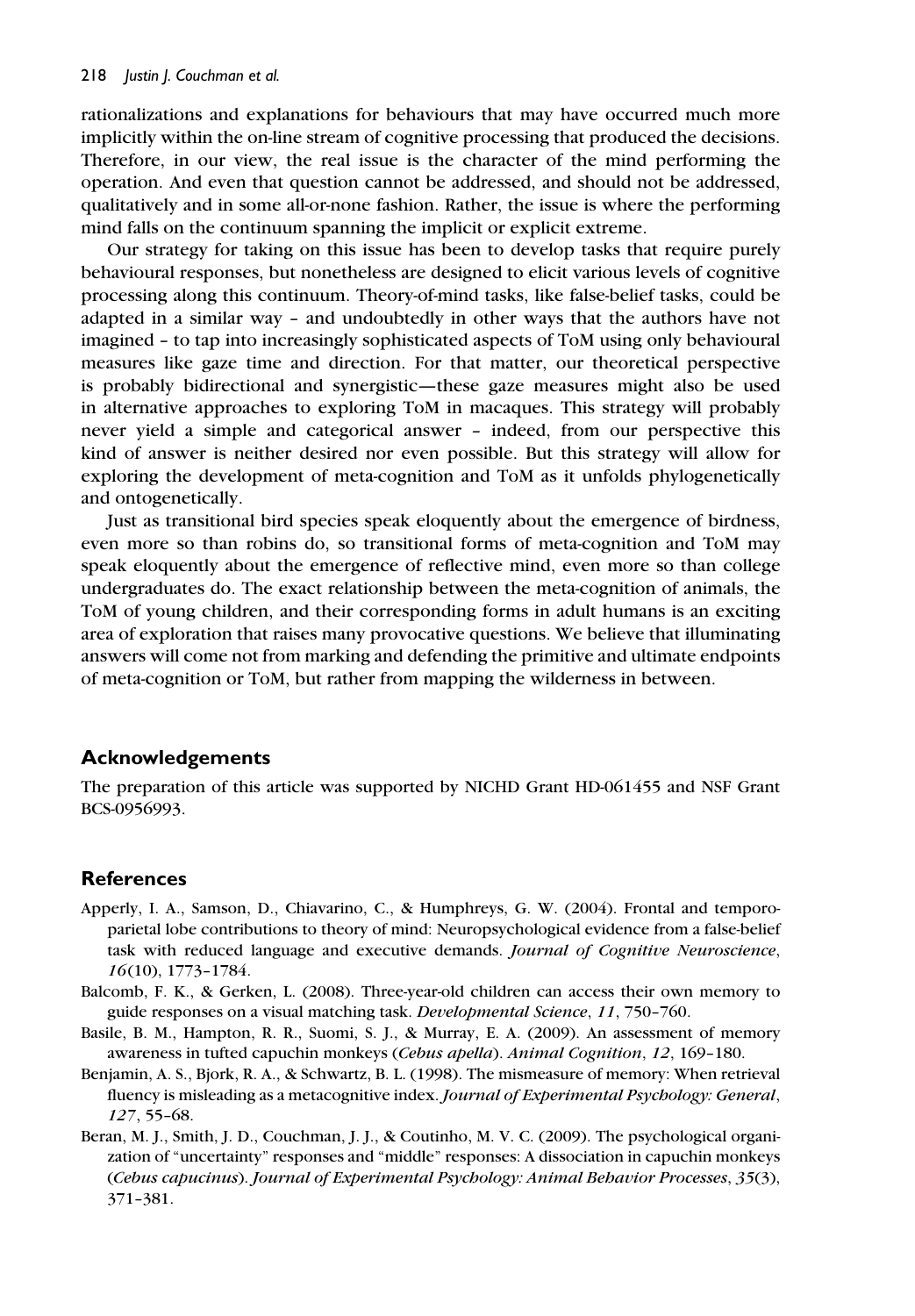- Beran, M. J., Smith, J. D., Redford, J. S., & Washburn, D. A. (2006). Rhesus macaques (*Macaca mulatta*) monitor uncertainty during numerosity judgments. *Journal of Experimental Psychology: Animal Behavior Processes*, *32*, 111–119.
- Bialystok, E., & Senman, L. (2004). Executive processes in appearance-reality tasks: The role of inhibition of attention and symbolic representation. *Child Development*, *75*, 562–579.
- Call, J., & Carpenter, M. (2001). Do apes and children know what they have seen? *Animal Cognition*, *4*, 207–220.
- Call, J., & Tomasello, M. (1999). A nonverbal false belief task: The performance of children and great apes. *Child Development*, *70*, 381–395.
- Carruthers, P. (2008). Meta-cognition in animals: A skeptical look. *Mind and Language*, *23*(1), 58–89.
- Carruthers, P. (2009). How we know our own minds: The relationship between mindreading and metacognition. *Behavioral and Brain Sciences*, *32*, 121–138.
- Clements, W. A., & Perner, J. (1994). Implicit understanding of belief. *Cognitive Development*, *9*, 377–395.
- Couchman, J. J., Coutinho, M. V. C., Beran, M. J., & Smith, J. D. (2009). Metacognition is prior. *Behavioral and Brain Sciences*, *32*, 142.
- Couchman, J. J., Coutinho, M. V. C., Beran, M. J., & Smith, J. D. (2010). Beyond stimulus cues and reinforcement history: A new approach to animal metacognition. *Journal of Comparative Psychology*, *124*(4), 356–368.
- Crystal, J. D., & Foote, A. L. (2009). Metacognition in animals. *Comparative Cognition and Behavior Reviews*, *4*, 1–16.
- de Villiers, J. (2000). Language and theory of mind: What are the developmental relationships? In S. Baron-Cohen, H. Tager-Flusberg, & D. J. Cohen (Eds.), *Understanding other minds: Perspectives from developmental cognitive neuroscience* (2nd ed., pp. 83–123). New York: Oxford University Press.
- de Villiers, J. G. (2005). Can language acquisition give children a point of view? In J. W. Astington & J. A. Baird (Eds.), *Why language matters for theory of mind* (pp. 186–219). New York: Oxford University Press.
- Flavell, J. H. (1979). Metacognition and cognitive monitoring: A new area of cognitivedevelopmental inquiry. *American Psychologist*, *34*, 906–911.
- Fujita, K. (2009). Metamemory in tufted capuchin monkeys (*Cebus apella*). *Animal Cognition*, *12*, 575–85.
- Gallup, G. G. (1982). Self-awareness and the emergence of mind in primates. *American Journal of Primatology*, *2*, 237–248.
- Gopnik, A., & Astington, J. W. (1988). Children's understanding of representational change and its relation to the understanding of false-belief and the appearance-reality distinction. *Child Development*, *59*, 26–37.
- Hampton, R. R. (2001). Rhesus monkeys know when they remember. *Proceedings of the National Academy of Sciences*, *98*, 5359–5362.
- Hare, B., Call, J., & Tomasello, M. (2001). Do chimpanzees know what conspecif1cs know? *Animal Behaviour*, *61*, 139–151.
- Inman, A., & Shettleworth, S. J. (1999). Detecting metamemory in nonverbal subjects: A test with pigeons. *Journal of Experimental Psychology: Animal Behavior Processes*, *25*, 389– 395.
- Jozefowiez, J., Staddon, J. E. R., & Cerutti, D. T. (2009). Metacognition in animals: How do we know that they know? *Comparative Cognition & Behavior Reviews*, *4*, 29–39.
- Koriat, A. (1993). How do we know that we know? The accessibility model of the feeling of knowing. *Psychological Review*, *100*, 609–639.
- Koriat, A. (2007). Metacognition and consciousness. In P. D. Zelazo, M. Moscovitch, & E. Thompson (Eds.), *The Cambridge Handbook of Consciousness* (pp. 289–325). Cambridge, UK: Cambridge University Press.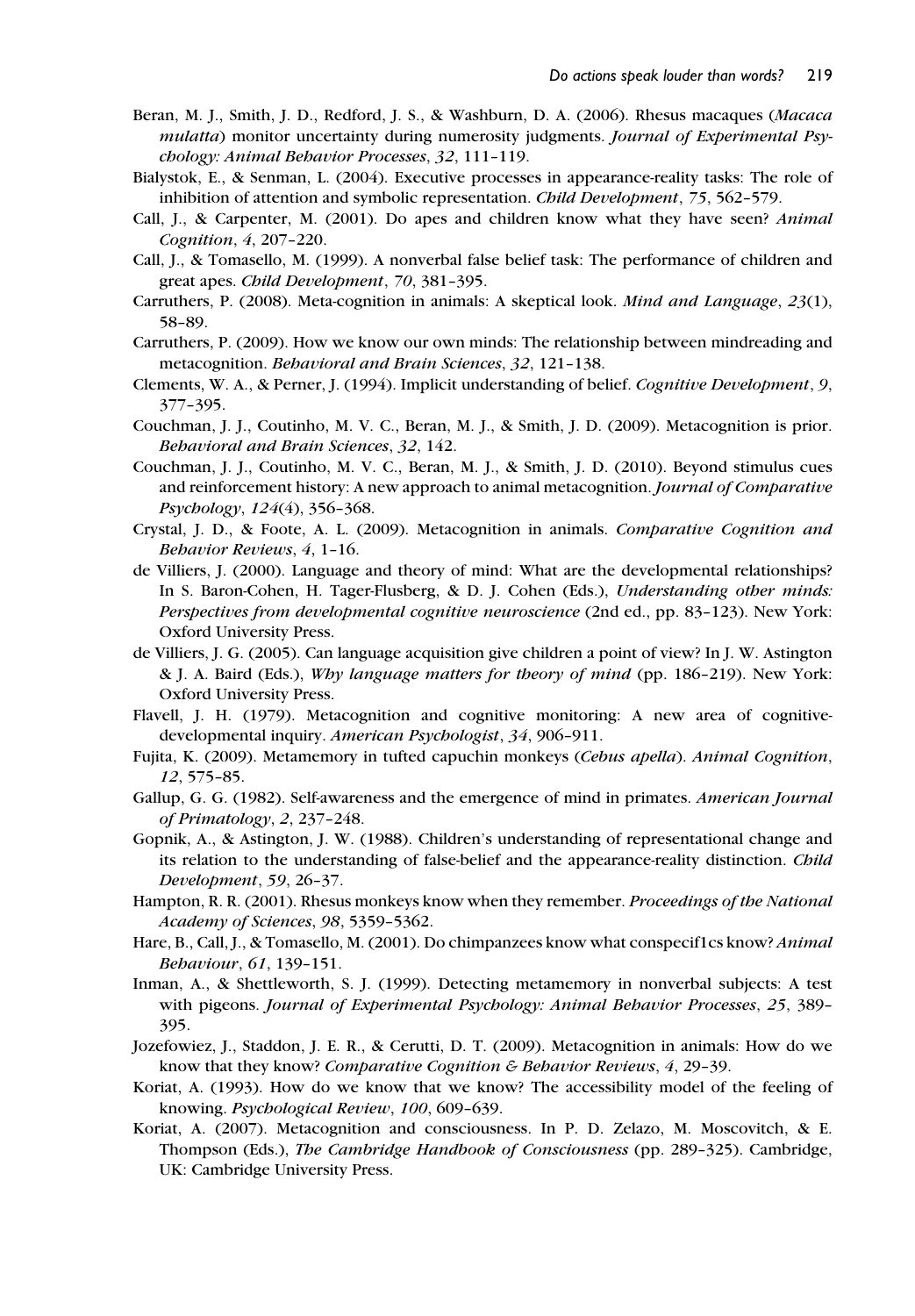- Kornell, N., Son, L., & Terrace, H. (2007). Transfer of metacognitive skills and hint seeking in monkeys. *Psychological Science*, *18*, 64–71.
- Kovács, A. M., Téglás, E., & Endress, A. D. (2010). The social sense: Susceptibility to others' beliefs in human infants and adults. *Science*, *330*, 1830–1834.
- Low, J. (2010). Preschoolers' implicit and explicit false-belief understanding: Relations with complex syntactical mastery. *Child Development*, *81*, 597–615.
- Maddox, W. T., & Ashby, F. G. (2004). Dissociating explicit and procedural-learning based systems of perceptual category learning. *Behavioural Processes*, *66*, 309–332.
- Meristo, M., Geraci, A., Surian, L., Iozzi, L., Morgan, G., Hjelmquist, E., & Siegal, M. (2010, January). Belief-attribution in deaf and hearing infants: Evidence for the importance of conversational input. Poster presented at the Opening Conference of the Cognitive Development Center, Budapest, Hungary.
- Metcalfe, J. (2008). Evolution of metacognition. In J. Dunlosky & R. Bjork (Eds.), *Handbook of metamemory and memory* (pp. 29–46). New York: Psychology Press.
- Milligan, K., Astington, J. W., & Dack, L. A. (2007). Language and theory of mind: Meta-analysis of the relation between language ability and false-belief understanding. *Child Development*, *78*, 622–646.
- Nelson, T. O. (Ed.) (1992). *Metacognition: Core readings*. Toronto: Allyn and Bacon.
- Nelson, T. O. (1996). Consciousness and metacognition. *American Psychologist*, *51*, 102–116.
- Nelson. T. O., & Narens, L. (1990). Metamemory: A theoretical framework and new findings. *Psychology of Learning and Motivation*, *26*, 125–141.
- Nelson, T. O., & Narens, L. (1994). Why investigate metacognition. In J. Metcalfe & A. P. Shimamura (Eds.), *Metacognition: Knowing about knowing*. Cambridge, MA: MIT Press.
- Onishi, K. H., & Baillargeon, R. (2005). Do 15-month-old infants understand false beliefs? *Science*, *308*, 255–258.
- Paukner, A., Anderson, J. R., & Fujita, K. (2006). Redundant food searches by capuchin monkeys (*Cebus apella*): A failure of metacognition? *Animal Cognition*, *9*, 110–117.
- Perner, J., Stummer, S., Sprung, M., & Doherty, M. (2002). Theory of mind finds its Piagetian perspective: Why alternative naming comes with understanding belief. *Cognitive Development*, *17*, 1451–1472.
- Povinelli, D. J., & Eddy, T. J. (1996). What young chimpanzees know about seeing. *Monographs of the Society for Research in Child Development*, *61*(3), 1–152.
- Povinelli, D. J., & Vonk, J. (2003). Chimpanzee minds: Suspiciously human? *Trends in Cognitive Sciences*, *7*(4), 157–160.
- Povinelli, D. J., & Vonk, J. (2004). We don't need a microscope to explore the chimpanzee's mind. *Mind and Language*, *19*(1), 1–28.
- Roberts, W. A., Feeney, M. C., McMillan, N., MacPherson, K., & Musolino, E. (2009). Do pigeons (*Columba livia*) study for a test? *Journal of Experimental Psychology: Animal Behavior Processes*, *35*, 129–142.
- Schwartz, B. L. (1994). Sources of information in metamemory: Judgments of learning and feelings of knowing. *Psychonomic Bulletin and Review*, *1*, 357–375.
- Shields, W. E., Smith, J. D., & Washburn, D. A. (1997). Uncertain responses by humans and rhesus monkeys (*Macaca mulatta*) in a psychophysical same-different task. *Journal of Experimental Psychology: General*, *126*, 147–164.
- Sommer, M., Döhnel, K., Sodian, B., Meinhardt, J., Thoermer, C., & Hajak, G. (2007). Neural correlates of true and false belief reasoning. *NeuroImage*, *35*, 1378–1384.
- Smith, J. D. (2009). The study of animal metacognition. *Trends in Cognitive Sciences*, *13*, 389–396.
- Smith, J. D., Beran, M. J., Couchman, J. J., & Coutinho, M. V. C. (2008). The comparative study of metacognition: Sharper paradigms, safer inferences. *Psychonomic Bulletin and Review*, *15*, 679–691.
- Smith, J. D., Beran, M. J., Couchman, J. J., Coutinho, M. V. C., & Boomer, J. B. (2009a). Animal metacognition: Problems and prospects. *Comparative Cognition & Behavior Reviews*, *4*, 33–46.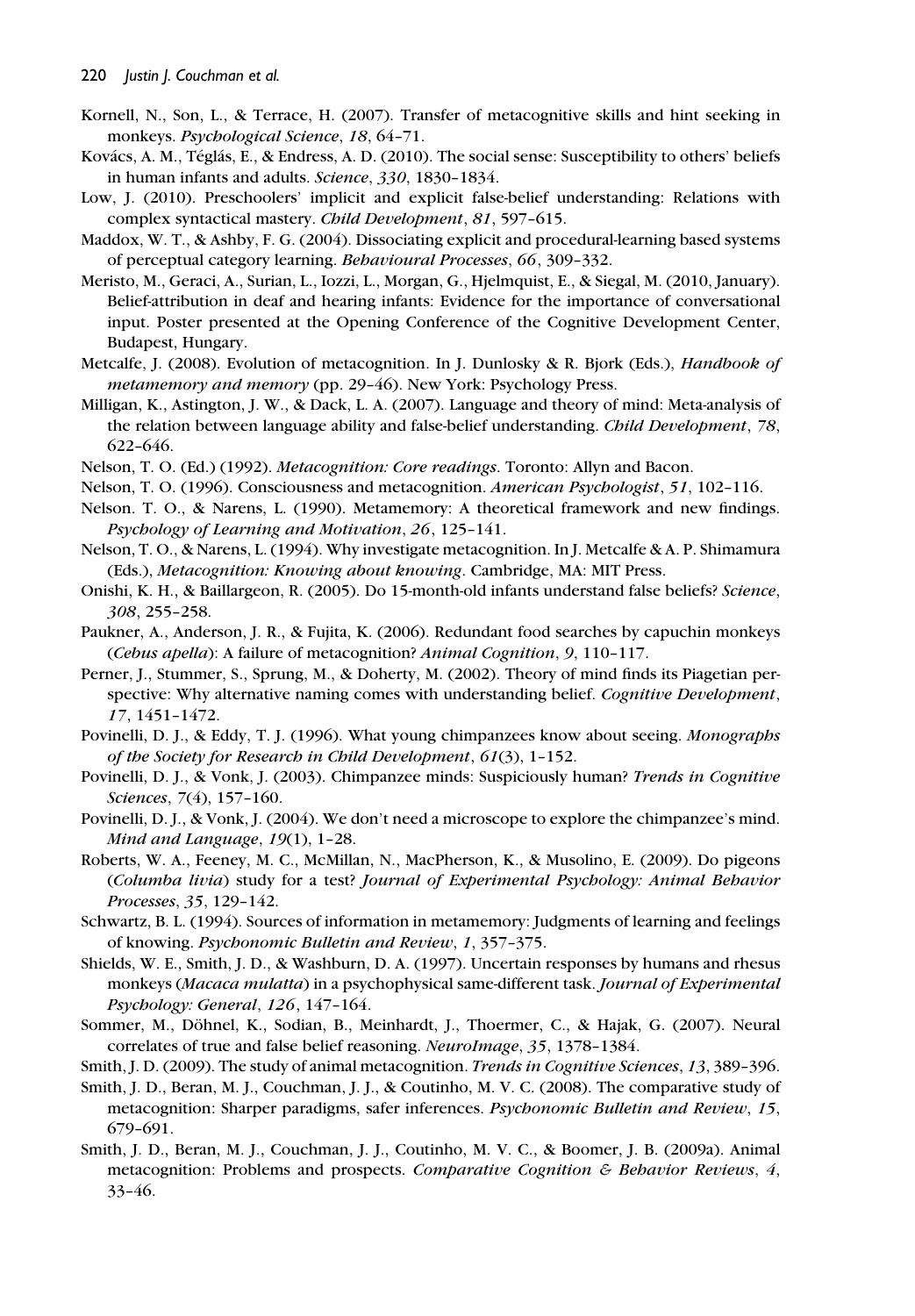- Smith, J. D., Beran, M. J., Couchman, J. J., Coutinho, M. V. C., & Boomer, J. B. (2009b). The curious incident of the capuchins. *Comparative Cognition & Behavior Reviews*, *4*, 47–50.
- Smith, J. D., Beran, M. J., Redford, J. S., & Washburn, D. A. (2006). Dissociating uncertainty states and reinforcement signals in the comparative study of metacognition. *Journal of Experimental Psychology: General*, *135*, 282–297.
- Smith, J. D., & Kemler Nelson, D. G. (1988). Is the more impulsive child a more holistic processor? A reconsideration. *Child Development*, *50*, 719–727.
- Smith, J. D., Minda, J. P., & Washburn, D. A. (2004). Category learning in rhesus monkeys: A study of the Shepard, Hovland, and Jenkins tasks. *Journal of Experimental Psychology: General*, *133*, 398–414.
- Smith, J. D., Schull, J., Strote, J., McGee, K., Egnor, R., & Erb, L. (1995). The uncertain response in the bottlenosed dolphin (*Tursiops truncatus*). *Journal of Experimental Psychology: General*, *124*, 391–408.
- Smith, J. D., Shields, W. E., Allendoerfer, K. R., & Washburn, W. A. (1998). Memory monitoring by animals and humans. *Journal of Experimental Psychology: General*, *127*, 227– 250.
- Smith, J. D., Shields, W. E., Schull, J., & Washburn, D. A. (1997). The uncertain response in humans and animals. *Cognition*, *62*, 75–97.
- Smith, J. D., Shields, W. E., & Washburn, D. A. (2003). The comparative psychology of uncertainty monitoring and metacognition. *Behavioral and Brain Sciences*, *26*, 317–373.
- Southgate, V., Senju, A., & Csibra, G. (2007). Action anticipation through attribution of false beliefs by two-year-olds. *Psychological Science*, *18*, 587–592.
- Staddon, J. E. R., Jozefowiez, J., & Cerutti, D. (2007). Metacognition: A problem not a process. *PsyCrit*, 1–5.
- Staddon, J. E. R., Jozefowiez, J., & Cerutti, D. (2009). Metacognition in animals: How do we know that they know? *Comparative Cognition and Behavior Reviews*, *4*, 29–39.
- Suda-King, C. (2008). Do orangutans (*Pongo pygmaeus*) know when they do not remember? *Animal Cognition*, *7*, 239–246.
- Sutton, J. E., & Shettleworth, S. J. (2008). Memory without awareness: Pigeons do not show metamemory in delayed matching-to-sample. *Journal of Experimental Psychology: Animal Behavior Processes*, *34*, 266–282.
- Terrace, H. S., & Metcalfe, J. (Eds.) (2005). *The missing link in cognition: Origins of self-reflective consciousness*. New York: Oxford University Press.
- Washburn, D. A., Gulledge, J. P., Beran, M. J., & Smith, J. D. (2009). With his memory magnetically erased, a monkey knows he is uncertain. *Biology Letters*, *6*, 160–162.
- Washburn, D. A., Smith, J. D., & Shields, W. E. (2006). Rhesus monkeys (*Macaca mulatta*) immediately generalize the uncertain response. *Journal of Experimental Psychology: Animal Behavior Processes*, *32*, 85–89.

*Received 07 Jan 2011; revised version received 09 August 2011*